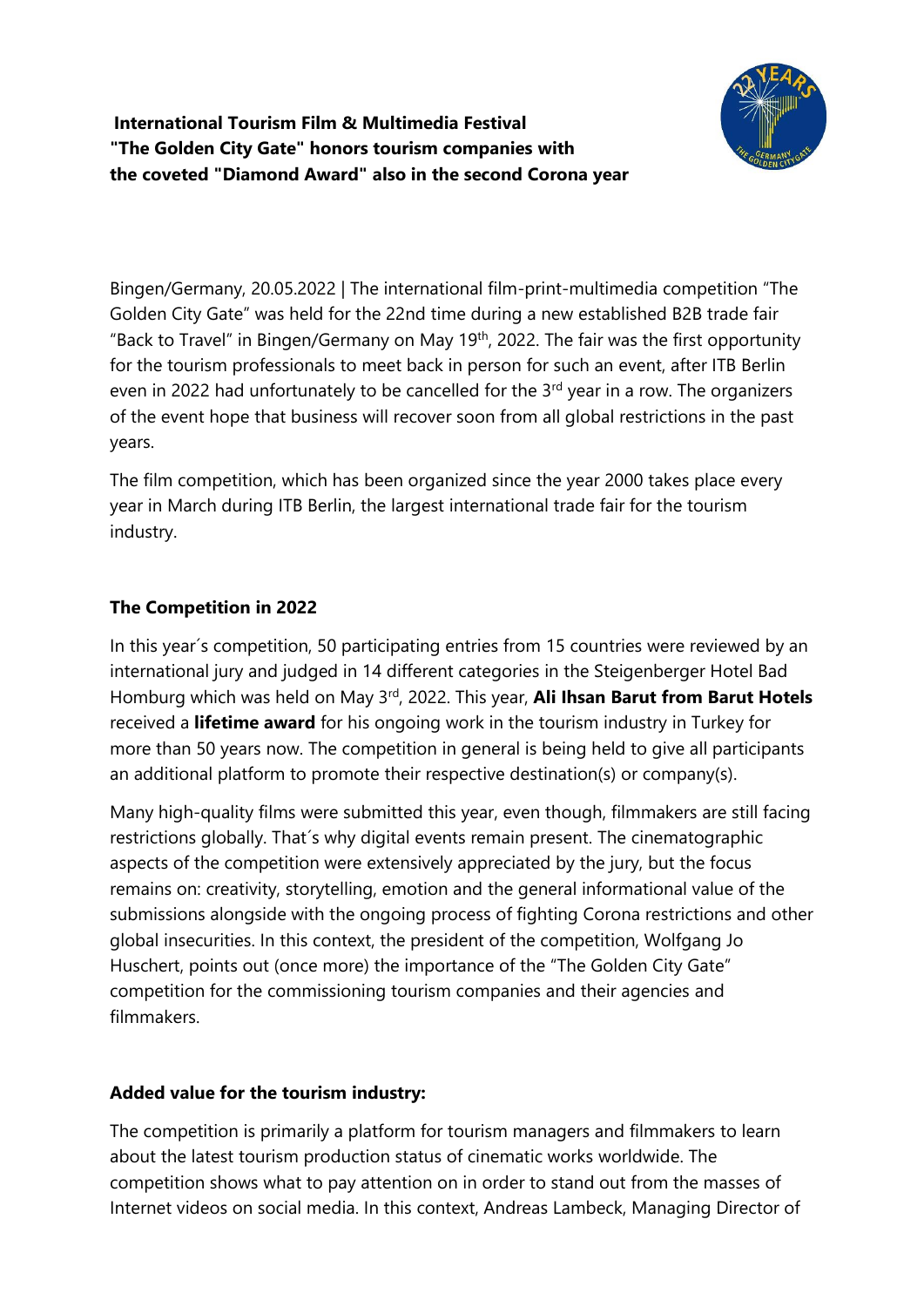Sonnenklar TV, Europe's largest tourism channel for the tourism industry with a daily reach of over 2 million viewers, emphasizes: "For our marketing in offering the world's tourism regions and the tourism industry's travel products, we are happy to receive good and meaningful film submissions to achieve a maximum of enthusiasm for the destinations among our customers. Therefore, we are happy to cooperate with the int. film-print multimedia competition "The Golden City Gate "- and thus increase the reach of the films participating in the competition."

### **This year´s film features**

Every year, the competition reflects the trends and goals of the tourism industry. Whereas in the early 2000s the focus was still on the greatest possible reach and marketing of the destinations. In the 2010s a trend toward greater customer loyalty and short trips began to emerge, which is reflected again this year by very different creative approaches in the competition. This year, for example, there is a clear trend towards individual tourism against mass tourism. To have a relaxing stay in one of the tourist destinations with close relatives is more than ever part of the cinematic approach, which also can be seen in this year´s **Diamond Award winning film**.

There are signs of more conscious travel, for which the regions of the world are preparing with appropriate offers. All this is often excellently implemented in this year's film contributions. However, the stories behind the films are – as nearly always – unique and worth seeing. Overall, many stories are told that show what was once "normal" and hopefully will be that "normal" again. This also covers the approach of the B2B fair "**Back to Travel**" again, which is clearly a statement by the organizers.

### **The Diamond Award**

In every year, the official announcement of the Diamond Award winner is a thrilling moment, especially after having the show only be held digitally, or in a small setting in the past 2 years.

But after counting the points from the Jury session, there has been a clear **Diamond Award winner**:

The International Diamond Award in this year´s competition of The Golden City Gate goes to the Slovenian entry: "**Slovenian Stories**", which was registered by the Slovenian Tourist Board in the category "**Art & Culture**". The film has been a partnership project with Google Arts & Culture in Slovenia and offers an insight into Slovenia's rich natural and cultural heritage.